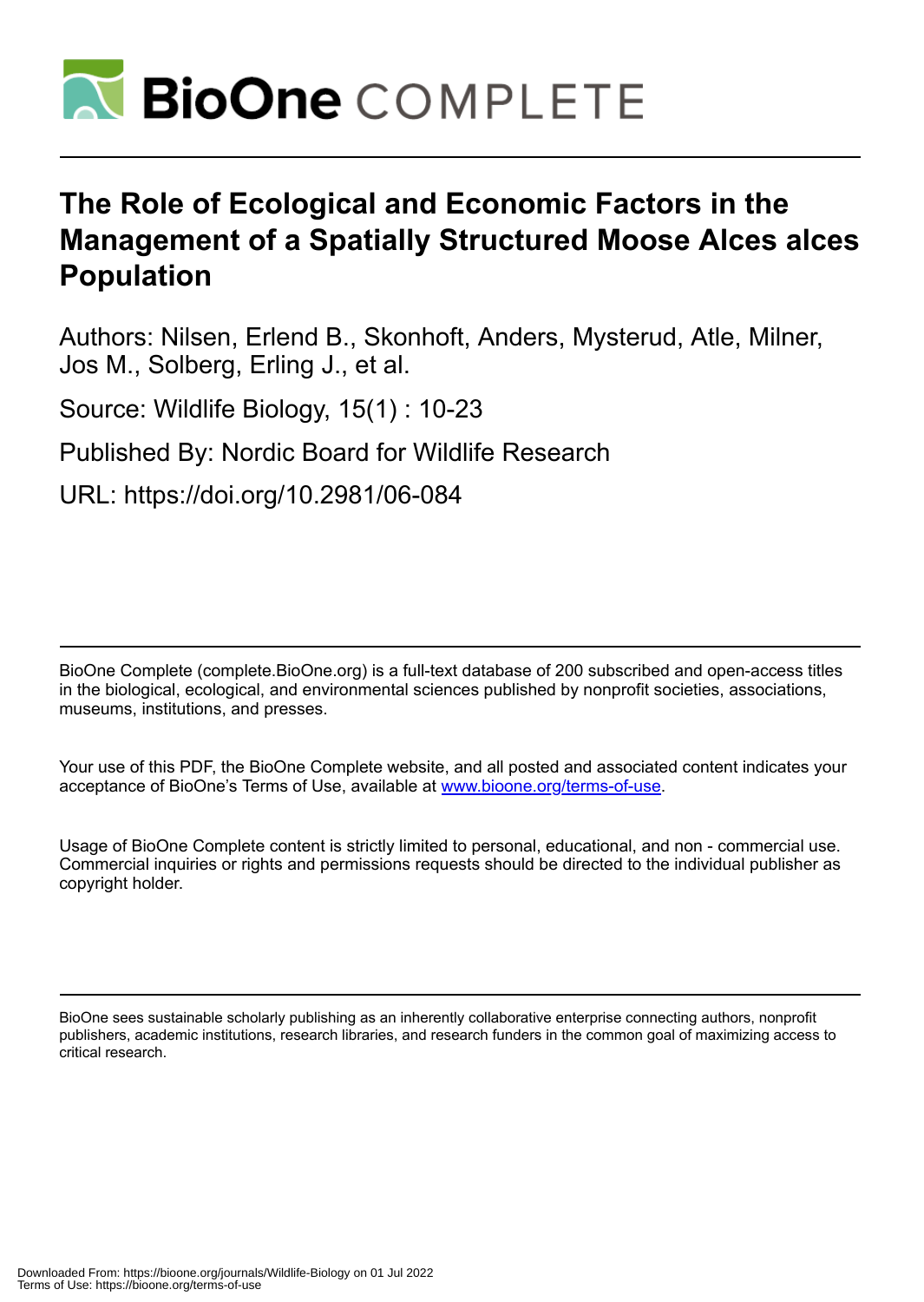## The role of ecological and economic factors in the management of a spatially structured moose Alces alces population

## Erlend B. Nilsen, Anders Skonhoft, Atle Mysterud, Jos M. Milner, Erling J. Solberg, Harry P. Andreassen & Nils Chr. Stenseth

We present a bioeconomic model for moose *Alces alces* management in Norway, where two sub-populations of moose are subject to different site-specific mortality rates caused by the spatial distribution of territorial wolf Canis lupus packs, and are coupled by the seasonal migration of moose. The costs and benefits of moose are asymmetrically distributed in space, since they congregate in the wolf territory during winter where most browsing damage occurs. Using a class-structured matrix population model as the basis for bioeconomic analysis, we investigated how the optimal moose management differed between a unified (i.e. maximising overall profit) and a non-unified (i.e. profit maximised at the level of individual landowners) management scheme. Within the unified management scheme, the combined marginal costs and benefits decide the optimal off-take rate, and the relative hunting value and damage costs decide the relative allocation of the harvest between the two sub-populations. In the non-unified management scheme, harvesting takes place up to the point where the private marginal hunting value equals the private marginal browsing cost, while the relative hunting value and damage costs do not influence the optimal management. As the browsing damage that occurs inside the wolf territory is not taken into account in the costs of the area outside the territory within the non-unified solution, optimal moose population size will be higher for the outer area than under the unified solution. This results in an overall economic loss, which increases with increasing migration rates. Whenever the boundaries of political or management units do not follow those of ecological processes, ignoring the spatial resolution of the ecological process will result in sub-optimal management of a renewable resource.

Key words: Alces alces, bioeconomics, Canis lupus, harvesting, migration, moose, sustainable development, wolf

Erlend B. Nilsen\* & Jos M. Milner, Hedmark University College, Department of Forestry and Wildlife Management, N-2480 Koppang, Norway and Centre for Ecological and Evolutionary Synthesis (CEES), Department of Biology, University of Oslo, P.O. Box 1066 Blindern, N-0316 Oslo, Norway - e-mail addresses: erlend.nilsen@nina.no (Erlend B. Nilsen); jos.milner@hihm.no (Jos M. Milner)

Harry P. Andreassen, Hedmark University College, Department of Forestry and Wildlife Management, N-2480 Koppang, Norway - e-mail: harry.andreassen@hihm.no

Atle Mysterud & Nils Chr. Stenseth, Centre for Ecological and Evolutionary Synthesis (CEES), Department of Biology, University of Oslo, P.O. Box 1066 Blindern, N-0316 Oslo, Norway - e-mail addresses: atle.mysterud@bio.uio.no (Atle Mysterud); n.c.stenseth@bio.uio.no (Nils Chr. Stenseth)

Anders Skonhoft, Department of Economics, Norwegian University Science and Technology, Dragvoll, N-7491 Trondheim, Norway - e-mail: anders.skonhoft@svt.ntnu.no

Erling J. Solberg, Norwegian Institute for Nature Research, NO-7485 Trondheim, Norway - e-mail: erling.solberg@ nina no

\*Present address: Norwegian Institute for Nature Research, NO-7485 Trondheim, Norway

Corresponding author: Erlend B. Nilsen

Received 26 October 2006, accepted 29 July 2008

Associate Editor: Richard Stedman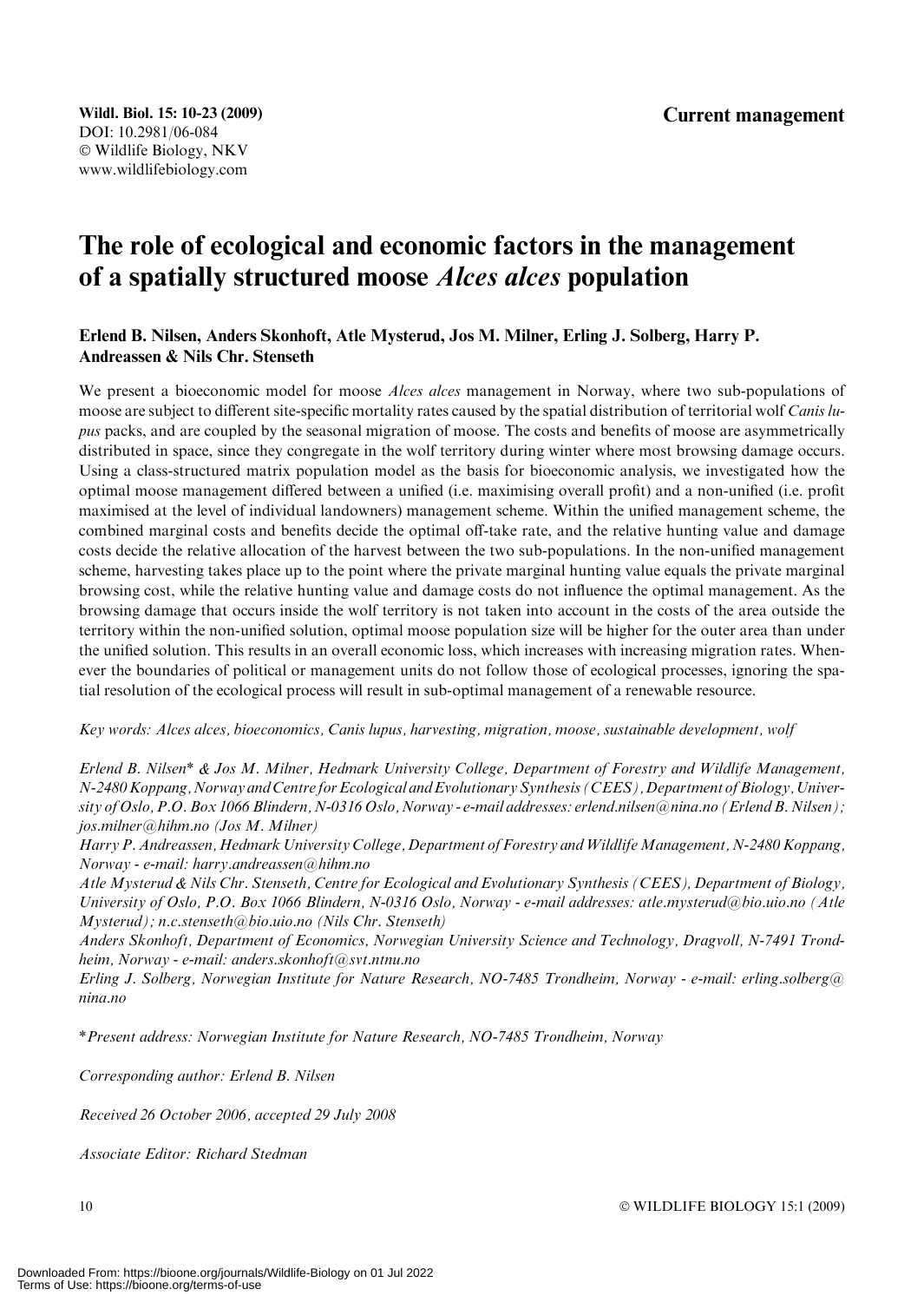A large amount of literature exists on how to optimise the yield from exploited populations under different assumptions about the stochastic and deterministic patterns that shape the population dynamics (e.g. Clark 1990, Lande et al. 2003). However, determining acceptable harvesting policies remains one of the most challenging and controversial issues related to the management of renewable resources. One reason for this is that there is often a mismatch between the spatial scale of the different management units (e.g. protected areas and hunting areas, or land under different ownership) and the spatial scale at which population processes operate. So far, the fishery sciences have been most influential in increasing our understanding of the importance of space in management schemes, e.g. by showing the interdependency between the population processes in protected and exploited areas supporting the same interbreeding population (see discussion in Kritzer & Sale 2004). By contrast, in terrestrial systems very few studies have incorporated spatial aspects when designing management plans although several recent studies have demonstrated the need for this (Milner-Gulland et al. 2000, Salas & Kim 2002, Skonhoft et al. 2002).

From an ecological point of view, incorporating space into harvesting theory is important for at least two reasons: 1) if there is spatial variation in demographic rates (structure), site-specific harvesting rates could increase the long term yield and reduce the risk of local extinction due to overharvesting. Furthermore, 2) if the sub-populations are linked by migration or dispersal (coupling), management actions taking place in one patch will generally have an effect on the population processes in the other patch, and vice versa. As exploiting wildlife resources often generates important income in rural communities (Milner-Gulland & Bennett 2003, Storaas et al. 2001), a sound understanding of the spatial structure underlying the population dynamics becomes even more important. In most European countries, the landowners hold the right to hunt and get the proceeds from the harvest (Gill 1990). There will often be interdependency between the different landowners, and the optimal management will depend on the spatial resolution of the management units compared to the population processes. For instance, Clutton-Brock et al. (2002) showed that the optimal management of red deer Cervus elaphus at the individual landowner level was dependent on the management strategies on neighbouring estates, due to sex- and density-dependent dispersal.

© WILDLIFE BIOLOGY 15:1 (2009) 11

Furthermore, it has been shown that if managers aim to maximise the gross yield in a unified manner, the total revenue will typically be higher than if local landowners follow only their own narrow selfinterest as externalities are not taken into account (Skonhoft et al. 2002). Here, we present a bioeconomic model for moose

Alces alces management in Norway, where two moose sub-populations experiencing two different site-specific mortality rates caused by the spatial distribution of wolves *Canis lupus*, are coupled by the seasonal migration of some individuals. However, as the wolf territory is located in a typical moose wintering area, moose from the surrounding areas will migrate into the wolf territory during winter, and move out again at the end of winter. Assuming that the wolf kill rates (moose killed/wolf/ year) are relatively constant over a range of prey densities (Eberhardt 1997, Hayes & Harestad 2000), this means that the predation pressure on the resident moose population inside the territory will be relaxed during winter as new individuals from the surrounding area enter the wolf territory and become susceptible as prey. In such a situation, the dynamics of the moose population inside the wolf territory will be linked to the dynamics of the surrounding moose populations. Moose also represent a cost for landowners due to browsing damage on economically important young pine trees Pinus sylvestris (Hörnberg 2001). As the damage primarily occurs during winter and since the moose population is seasonally migratory, some landowners outside the wintering areas could have the benefit of receiving the income from exploiting a large moose population without any costs, while other landowners could experience considerable economic losses due to browsing damage but without the benefits associated with hunting during autumn.

Building on available demographic data from Scandinavian moose populations (see Nilsen et al. 2005), we analyse the outcome of different management strategies in this system. After having explored the ecological properties of our population model, we use this model as the basis for bioeconomic analyses. First, we study the optimal management within a unified management scheme, where the goal is to optimise the overall profit (i.e. the total harvesting income minus the total browsing damage costs) in biological equilibrium. We then compare this scheme with the non-unified management scheme, where the landowners try to maximise their own profit, and thereis a strategicinteraction among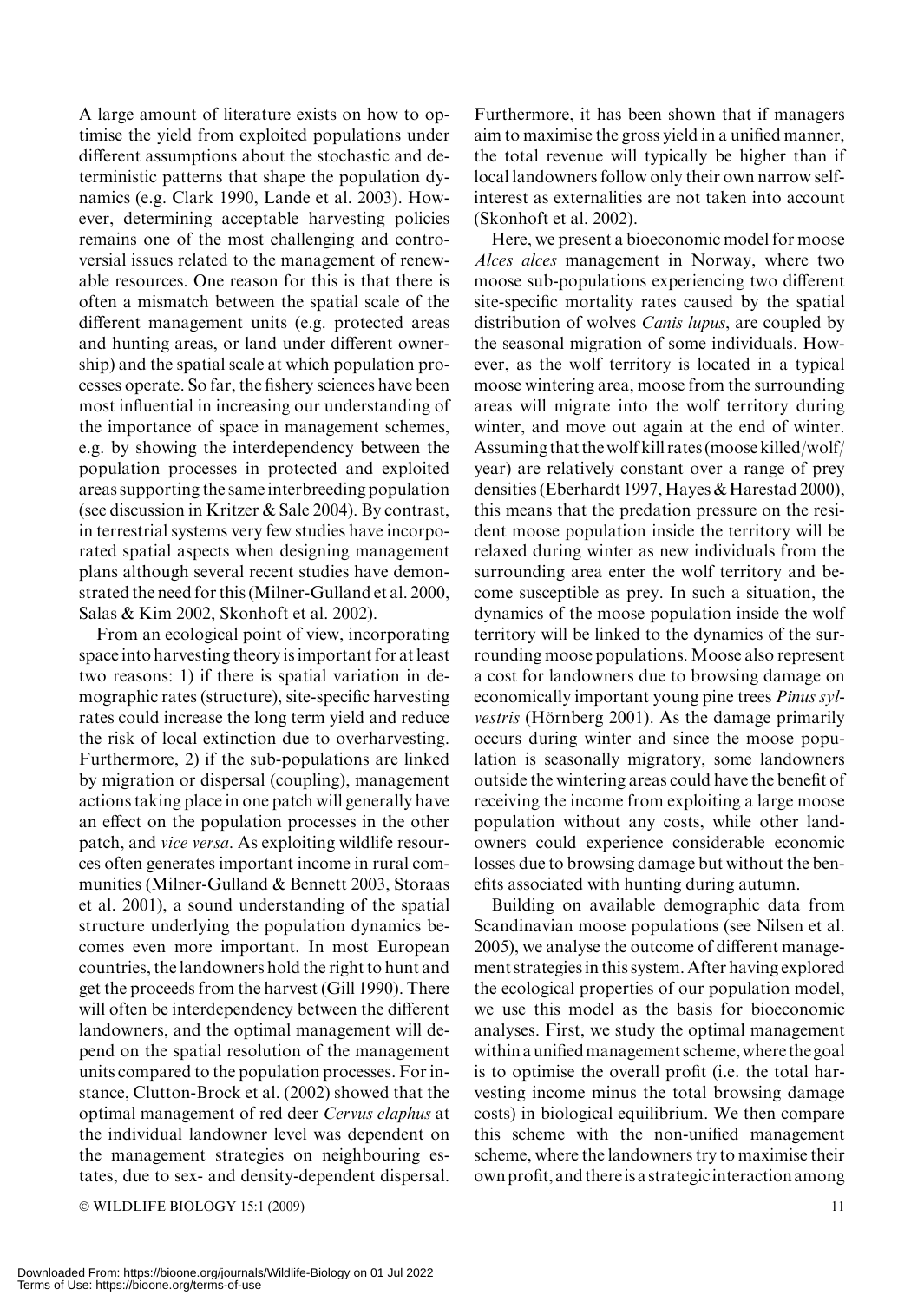

Figure 1. The study area Stor-Elvdal in southeastern Norway. The right part illustrates the wolf territory with the surrounding outer area. Main lakes and rivers are indicated on the map.

them. We illustrate the general solutions with numerical results from our study system.

## Material and methods

#### Empirical system

We use the Koppang area in SENorway ( $\sim 61^{\circ}$ N and  $11^{\circ}$ E, Fig. 1) and its wolf-moose ecological system as an empirical platform (Nilsen et al. 2005). The area is dominated by boreal coniferous forest, with Scots pine Pinus sylvestris, Norway spruce Picea abies and birch Betula pubescens as the dominant tree species. The moose is the most abundant cervid in the area, although local populations of roe deer Capreolus capreolus and red deer are present at low densities. In 1997, a wolf pack settled in the area (the 'Koppang pack'), and the demography of the wolves, as well as their interplay with the moose, has been studied since (Gundersen 2003).

The moose is a large ungulate with a northern circumpolar distribution (Franzmann & Schwartz 1998), and a mean slaughter weight (about 50% of live body weight,Wallin et al. 1996) in Norway of ca 240 kg for adult males and ca 180 kg for adult females (Nilsen & Solberg 2006). In Norway, the total annual moose harvest is currently about 35,000- 40,000 individuals, with a meat harvest value estimated at US \$70-90 millions (Storaas et al. 2001). Harvesting rates are decided by the municipality wildlife management board after suggestions from the landowners, and there is currently considerable

interest among landowner organisations to find the optimal balance between moose harvesting and timber production (Wam et al. 2005). As a consequence, collaboration overlarger areas (spanning the spatial scale of the moose population) is becoming more common, although conflicts of interest between landowners having summering and wintering areas are still widespread. The non-harvest mortality is generally low (Stubsjøen et al. 2000) due to a lack of large predators and the heavy hunting pressure leading to relatively few old individuals. However, in areas where the wolf has re-established, natural mortality rates may be considerably higher (Gundersen 2003, Sand et al. 2005) to the extent that they are as high or higher than harvesting mortality for calves and cows (Gundersen 2003). The migration patterns in our study population are fairly well understood (Gundersen 2003), with annual variation in timing and magnitude driven by climate (mainly snow conditions).

In Scandinavia, the current wolf population numbers about 136-169 individuals (status winter 2006/ 2007;Wabakken et al. 2007), with the packs patchily distributed like small islands throughout southern Scandinavia (Wabakken et al. 2001). Consequently, the effect of wolf predation on the moose population is very localised (Milner et al. 2005, Nilsen et al. 2005). Throughout the study of the Koppang moose-wolf system (1997-2003), the number of wolves in the Koppang pack fluctuated between 2 and 11 individuals, without following even the crudest measures of moose density (Gundersen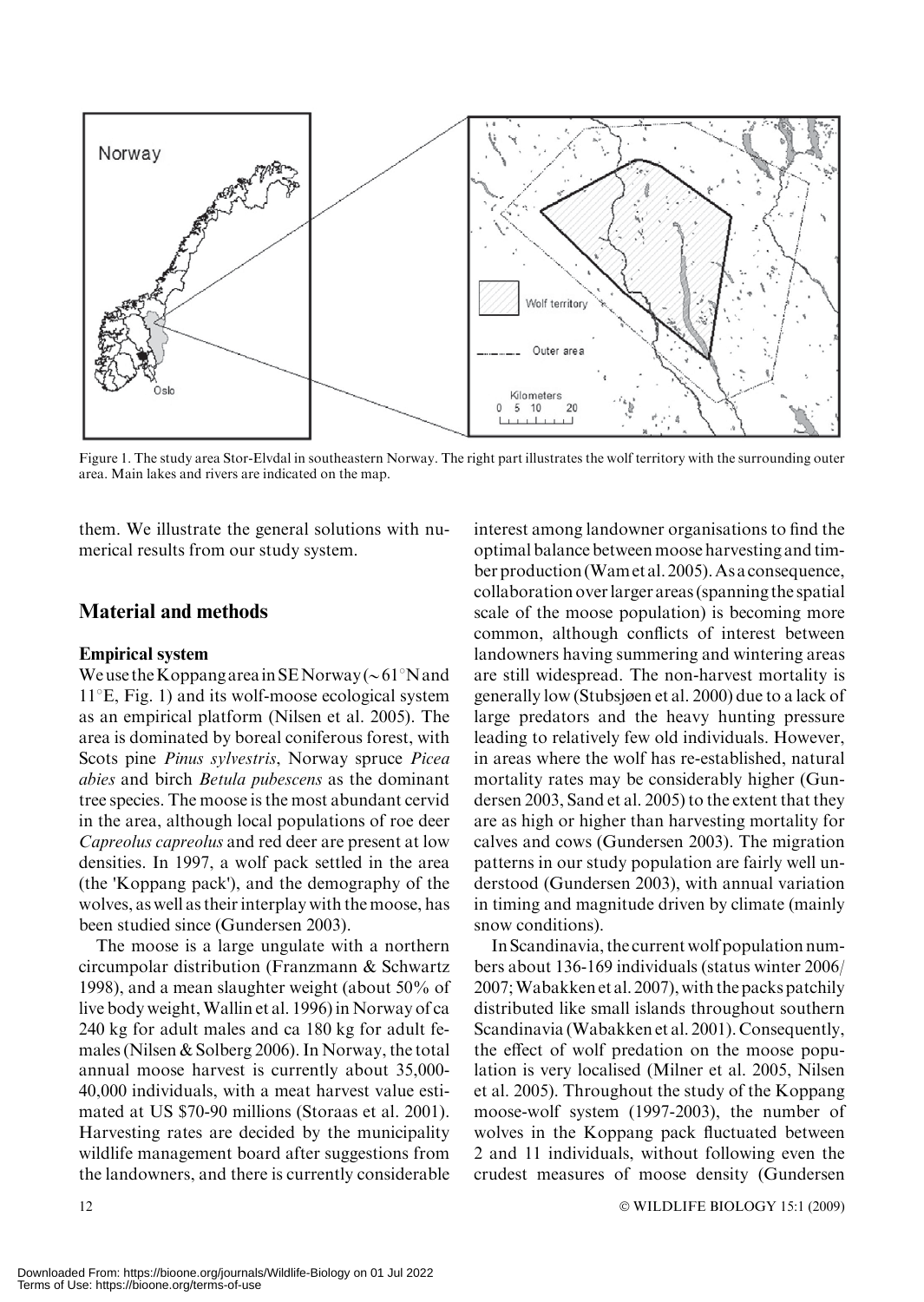2003). Pack size seems to be much more influenced by social factors, such as dispersal and removal of alpha individuals. Consequently, in our model, we did not allow the wolf to show a numerical response to changing moose densities, but rather explored the effects of different predation levels, representing different pack sizes and snow conditions (Post et al. 1999) and uncertainty in methodology used to estimate kill rates (Sand et al. 2005).

Moose often cause economic loss for landowners due to browsing on commercially important tree species, in particular Scots pine (Hörnberg 2001, Ball & Dahlgren 2002, Gundersen et al. 2004). Although landscape and forest stand characteristics complicate the picture (Ball & Dahlgren 2002, Edenius et al. 2002), damage tends to be most pronounced in typical moose wintering areas. Operational targets regarding forest species composition and stand density are often lacking, and thus quantification of the actual damage is uncertain. Indeed, very few studies have been successful in quantifying the actual economic loss caused by moose browsing (Reimoser et al. 1999). Acknowledging that the actual picture is very complex, we assume here that the damage cost is related to the moose density during winter, without explicitly taking discounting due to the possible time lag between browsing and the occurrence of damage into account (see also Skonhoft & Olaussen 2005).

## The ecological model

We use a matrix population model for the moose population to analyse the outcome of different management strategies. Specifically, our population model describes the dynamics of two moose subpopulations, inhabiting the area inside (hereafter the 'inner' area) and outside (hereafter the 'outer' area) the Koppang wolf territory, respectively. We assume both areas to be ca  $1,000 \text{ km}^2$  (see also Nilsen et al. 2005), although the size of the outer area is in reality uncertain. The inner area sub-population is non-migratory, staying inside the territory throughout the year (Gundersen 2003). However, a fixed proportion (M) of the outer area sub-population migrates into the wolf territory in December-January and out again in March-April. For our study area, the migration rate for the outer area is largely unknown, although previous studies have suggested that ca 38% of the winter population in the inner area migrates out of the area in the spring (Gundersen 2003). For this reason, we explored a wide range of migration rates in our numerical simulations. We

 $\odot$  WILDLIFE BIOLOGY 15:1 (2009) 13

divide the year into three seasons: summer, autumn and winter, with predation restricted to the summer and winter seasons, and harvest mortality as the only mortality factor during autumn. This simplification is justified by the fact that most of the harvesting takes place in only about one month in most areas in Norway.

Ungulate populations are strongly structured by sex and age (Gaillard et al. 1998). However, as groups of age-classes tend to have quite similar demographic rates (e.g. Ericsson & Wallin 2001), the dynamics can often be described by pooling age classes with similar demographic rates together rather than by fully age-classified matrix population models (Caswell 2001). Here we use a age-classified model with six classes (juvenile females, juvenile males, yearling females, yearling males, adult females and adult males) for each of the two subpopulations. Although moose often show senescence in both survival (Ericsson & Wallin 2001) and reproduction (Ericsson et al. 2001), high harvesting pressure resultsin very fewindividuals becoming old enough for senescence to become an issue in our study population (Solberg et al. 2000). To account for the different ecological processes occurring during different seasons, we introduce auxiliary variables, representing the season.  $N_{i,t}^{spring}$ ,  $N_{i,t}^{autumn}$ ,  $N_{i,t}^{white}$  are thus the population size (i = inner, outer) at time t in the spring, autumn and winter, respectively, where the migratory proportion of the outer area population is included in the outer area population size also in winter.  $n_{\gamma,i,t}^s$  is used to denote the number of individuals of a given class, where subscript  $\gamma$  represents the class (e.g. juvenile females), and superscript s denotes season (e.g. spring) in year t. The population model (with survival probabilities and fecundities outlined below) is illustrated in Figure 2.

## Demographic rates

To parameterise the model, we use parameters from detailed studies of Scandinavian moose populations (cf. Nilsen et al. 2005). So far, there is no evidence of density dependence in survival (Ericsson 1999, Stubsjøen et al. 2000) within the range of moose densities in Scandinavia. Although Eberhardt (2002) noted that juvenile survival should be the first demographic rate to be affected by density, Gaillard et al. (2000) argued that for large ungulates  $(>50 \text{ kg})$ , fecundity of primiparous females tends to be the first trait affected. Indeed, fecundity in moose has been shown to be affected by population density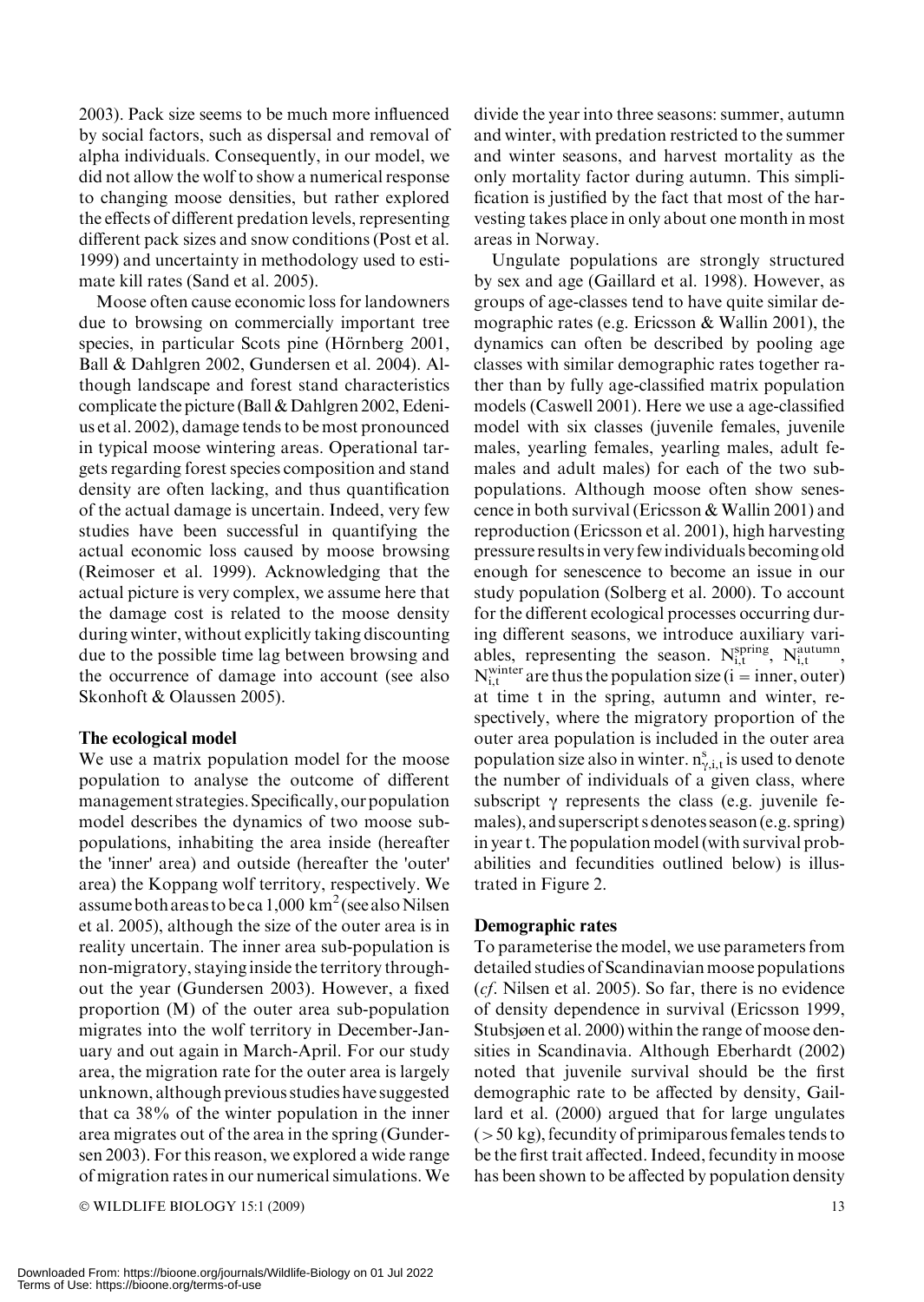

Figure 2. A schematic illustration of the population model. The top panel represents the sub-population inside the wolf territory ('inner'), whereas the bottom panel represents the sub-population outside the wolf territory ('outer'). In winter, a proportion (M) of the outside population migrates into the wolf territory, consequently experiencing the same winter mortality scheme as the inside population. At the end of the winter, they migrate out of the wolf territory again. For description of the demographic rates in themodel, see Table 1.

within the range of densities observed in Scandinavia (Sand et al. 1996). In our population model, only reproduction is density dependent.

We assume that the females give birth for the first time as 3-year-olds (Ericsson et al. 2001), in early June. Consequently, only the adult class will contribute to the reproduction in our model. Although the shape of the density dependence in reproduction in moose is poorly understood, empirical data suggest that the effect is rather moderate at low densities, but becomes quite strong once reaching a threshold (see arguments in Fowler 1987). To account for this, we use a density-dependent function modified after Maynard Smith & Slatkin  $(1973)$  (i.e. a sigmoidal curve with an increasing degree of density dependence at high densities) where  $R_{i,t}$  is the site-specific fecundity rate  $(i=inner, outer)$  at time t with r as the maximum specific rate, i.e. when no

crowding-effects are acting:

$$
R_{i,t} = \frac{r}{1 + (N_{i,t}^{\text{automn}} / K)^b}
$$
(1),

where  $K$  is the inflection point and  $b$  is the slope parameter of the function.For parameter values, see Table 1.

The functional response of the wolf to increasing moose densities has been a controversial topic (Eberhardt 1997, Marshal & Boutin 1999). However, this debate has mainly focused on the response at low moose densities, whereas at medium to high moose densities, as occur in our study area, kill rates seem to be relatively unaffected by moose density (see e.g. Eberhardt et al. 2003). Although some recent studies have suggested that wolf kill rates are best modelled as a function of predator and prey densities (or the ratio of prey to predators; Vucetich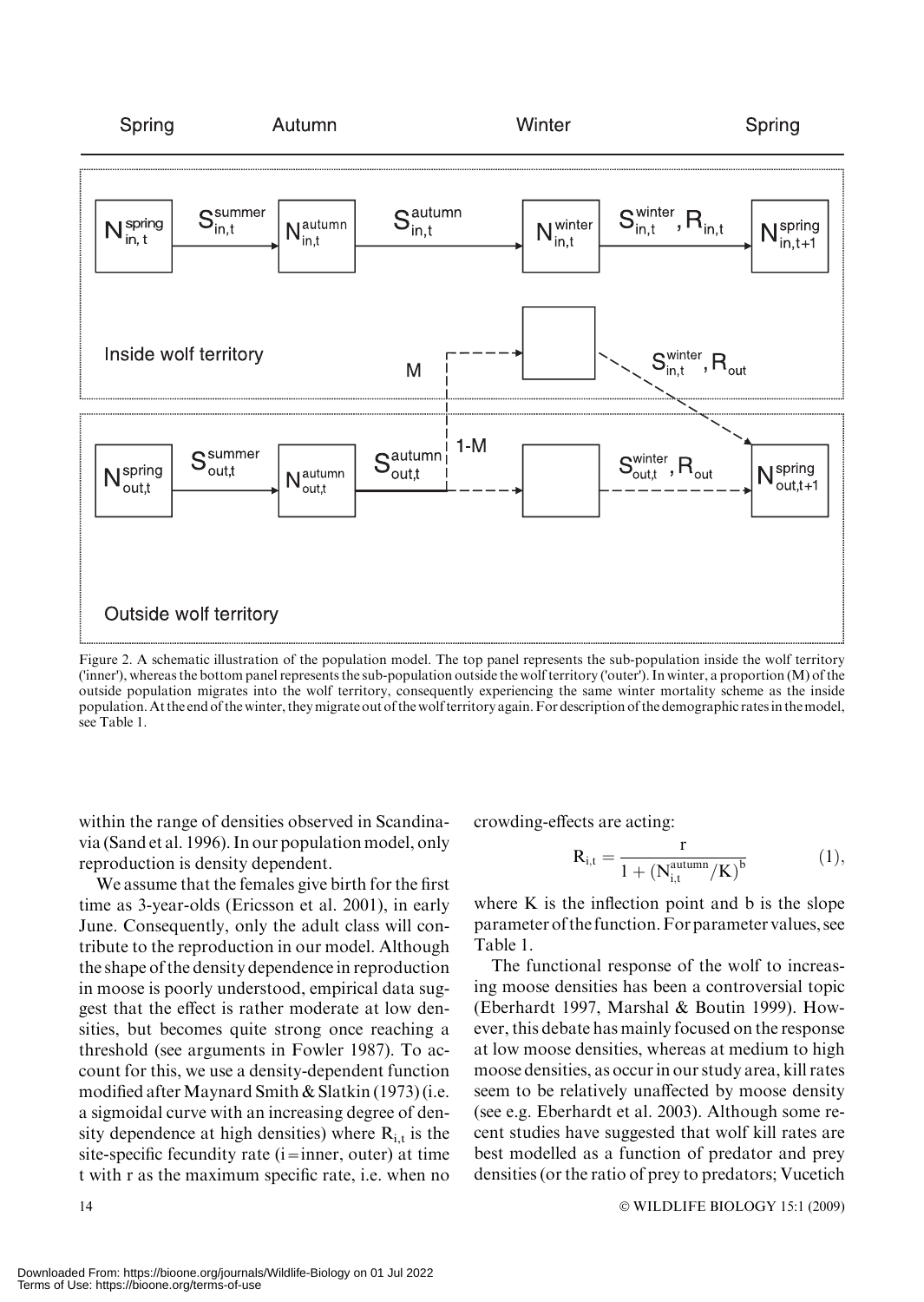| Parameter                                   | Significance of term                                       | Symbol                            | Value             |
|---------------------------------------------|------------------------------------------------------------|-----------------------------------|-------------------|
| Reproduction <sup>1</sup>                   | Intercept in the reproduction function                     |                                   | 1.35              |
|                                             | Population size at which $R_{i,t}$ is half of r            | K                                 | 1500              |
|                                             | Exponent (slope parameter)                                 | b                                 | 2                 |
| Mortality                                   | Adult and yearling summer mortality <sup>2</sup>           | $Q_y$ summer<br>Qy = yearl, adult | 0.02              |
|                                             | Adult and yearling winter mortality <sup>2</sup>           | $Q_y$ = yearl, adult              | 0.02              |
|                                             | Juvenile summer mortality rate <sup>2</sup>                | $Q_y = juv$                       | 0.1               |
| Juvenile winter mortality rate <sup>2</sup> |                                                            | $Q_{y=juv}^{winter}$              | 0.05              |
| Predation                                   | Half saturation density                                    | h                                 | 100               |
|                                             | Maximum number of moose killed/season <sup>3</sup>         | $\alpha$                          | 50                |
|                                             | Proportion of calves in the wolf kills <sup>3</sup>        | $\kappa_{\rm inv}$                | 0.6               |
|                                             | Proportion of yearlings in the wolf kills <sup>3</sup>     | $K_{\text{year}}$                 | 0.3               |
|                                             | Proportion of adult females in the wolf kills <sup>3</sup> | $\kappa_{\text{ad ferm}}$         | 0.1               |
| Migration rate                              | Migratory fraction of outer area population                | М                                 | $0.0 - 1.0$       |
| Economical factors                          | Harvesting value for one moose <sup>4</sup>                | $p_i$                             | 10 000 (5000) NOK |
|                                             | Browsing cost for one moose                                | a <sub>i</sub>                    | 150 (1500) NOK    |

Table 1. An overview of parameter values used in the class-structured matrix population model for a migratory moose population in southeastern Norway, and the parameter values for the bioeconomical model.

1) See Nilsen et al. 2005 for a discussion of the parameters.

2) Numerical values approximated from Stubsjøen et al. 2000.

3) Numerical values based on Gundersen 2003 (see also Sand et al. 2006).

4) Values from Storaas et al. 2001. Alternative values in parentheses.

et al. 2002), we used a purely prey dependent functional response as we did not model the wolf population explicitly. Consequently, any change in prey density in our model will also result in a change in the predator-prey ratio. Thus, we chose to model the relationship between prey density and wolf kill rates as a type II functional response (e.g. Marshal & Boutin 1999), given by the disc equation  $k = \frac{\alpha n}{h+n}$ , where  $\alpha$  is the asymptotic kill rate and h is the prey density at which the kill rate is half of  $\alpha$ . Thus, if  $\alpha$ is the maximum total number of moose killed by wolves in one season (winter, summer) and  $\kappa_{\gamma}$  is the proportion of a given class in the total wolf kills, the seasonal predation rate for the inner area  $(P(\cdot))$  is then expressed as

$$
P_{\gamma,t}^s{=} \frac{\alpha \kappa_\gamma(n_{\gamma,in,t}^s)(n_{\gamma,out,t}^sM)/h + (n_{\gamma,in,t}^s)(n_{\gamma,out,t}^sM)}{(n_{\gamma,in,t}^s)(n_{\gamma,out,t}^sM)} \qquad \qquad (2).
$$

By using this function, only the inside population will be subject to predation during summer, whereas the migratory proportion  $(N_{\text{out},t}^s M)$  of the outer subpopulation will also be subject to predation during winter. In the model, we assume that calves constitute the bulk of the wolf kills (see Table 1), as they clearly represent the most important part of the wolf killsin Scandinavia,whereas no adult bulls are killed (Gundersen 2003, Sand et al. 2005). We assume that an equal number of animals are killed by wolves during the winter and summer seasons.

© WILDLIFE BIOLOGY 15:1 (2009) 15

Seasonal non-predation mortality rates derived from Stubsjøen et al. (2000) were used to parameterise the model (see Table 1). We assume that the nonpredation mortality rates  $(Q(\cdot))$  are similar between the two sub-populations.The seasonal survival rates for each class  $(S(\cdot))$  are given as

$$
S_{\gamma,i,t}^s = (1 - P_{\gamma,t}^s)(1 - Q_{\gamma,t}^s) \text{ when } i = inner, \text{ and}
$$
  
\n
$$
S_{\gamma,i,t}^s = (1 - Q_{\gamma,t}^s) \text{ when } i = outer
$$
 (3).

Note that themigratory part of the outer population is subject to similar survival rates as the inner population during winter (see Fig. 2). Parameter values are given in Table 1.

## Dynamics of the population model without harvesting

Exploring the model within the parameter range (given in Table 1), but without harvesting, resulted in a stable equilibrium population size approached asymptotically. The equilibrium population size for the inner area sub-population was affected by the predation pressure and, to a lesser extent, by the migration rate (Fig. 3a). The outer area sub-population size was also affected by both parameters, but the effect of predation became stronger as the migration rate increased (see Fig. 3b). Although the stable equilibrium densities seem high compared to reported Scandinavian moose densities (ca 5 moose/ km<sup>2</sup> from the model output, compared to on average ca 1.0 moose/km<sup>2</sup> for Scandinavia, see Hörnberg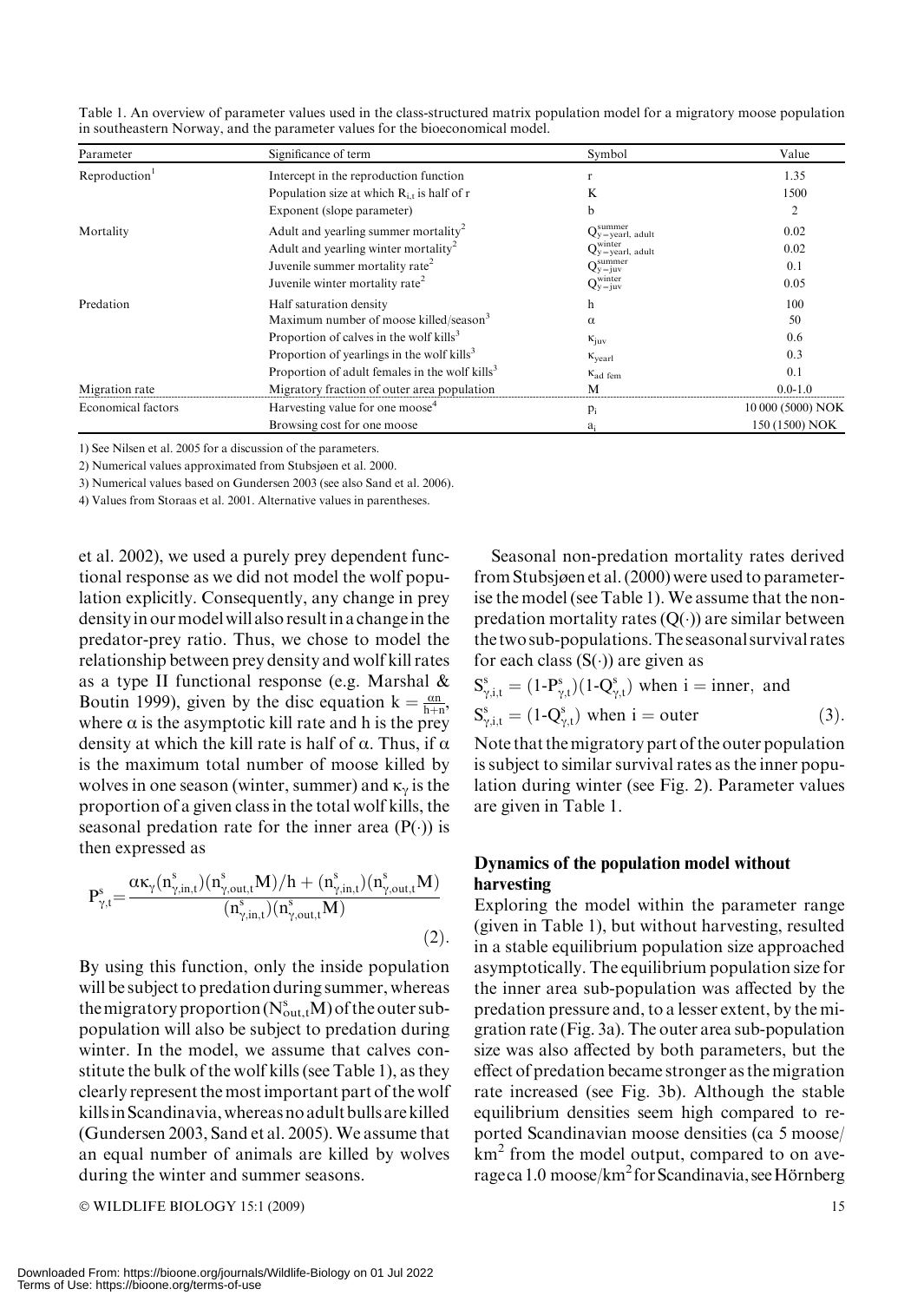

Figure 3. The effects of migration rate (M) and predation ( $\alpha$ ) on the equilibrium moose population size at the end of the summer for the inner (A) and outer (B) sub-populations, respectively. Note that these results are obtained for a scenario without harvesting.

2001, Lavsund et al. 2003), that is because the latter are heavily harvested populations. The equilibrium densities generated by our model in situations with harvesting are within the range observed in Scandinavia (Fig. 4).We are thus confident that ourmodel represents the moose population dynamics fairly well.

Dynamics of the ecological model with harvesting In our model, the harvest is restricted to a short period in the autumn (late September to late October). Consequently, the harvest takes place before migration. Here we are not interested in the effects of selective harvesting, so in the interests of simplicity we assume that the same fraction,  $h_i$ , (i= inner, outer) is harvested from all the classes. Compared to the population model without harvesting, the survival probabilities during autumn are then modified from 1 to  $(1-h_i)$ .

When subject to harvesting, the sub-populations always displayed stable dynamics. The equilibrium population sizes (being functions of the fixed harvesting rates) are denoted as  $N_{in}^{autumn} = F(h_{in}, h_{out})$ and  $N_{\text{out}}^{\text{autumn}} = G(h_{\text{in}}, h_{\text{out}})$ , where F and G represent the functional forms, and  $N_i$  is the population size (i=inner, outer) just before harvesting. Harvesting in the outer area had a negative effect on the abundance of the outer as well as the inner area subpopulations, i.e.  $\partial N_{\text{out}}/\partial h_{\text{out}} = \partial G/\partial h_{\text{out}} < 0$  and  $\partial F/$  $\partial h_{\text{out}} < 0$ . We also find  $\partial G / \partial h_{\text{in}} < 0$  and  $\partial F / \partial h_{\text{in}} < 0$ , where the cross effects operate through migration and the inner area wolf predation (see Fig. 4). When the migration rate increases, the inner area subpopulation could be kept at the same size when harvested at a higher rate.

#### The bioeconomic model

Having evaluated the basic mechanism determining the overall harvest and population size in the outer and inner area for given harvesting rates, we now proceed to construct the bioeconomic model. The traditional exploitation of themoose in Scandinavia has been directed by maximising current profit, i.e. the meat value corrected for browsing damage, for stable populations (e.g. Skonhoft & Olaussen 2005). This harvesting schemeis also explored here, anditis straightforward to show that it coincides with the steady-state of the dynamic problem of maximising present-value profit for a zero discount rate (see e.g. Clark 1990, Chapter 2).Therefore, the following solution concept represents the equilibrium of the far more complex dynamic maximisation problem. It should also be noted that it is difficult to say very much analytically about the dynamics of the presentvalue profit maximising problem within this time discrete population model framework. One may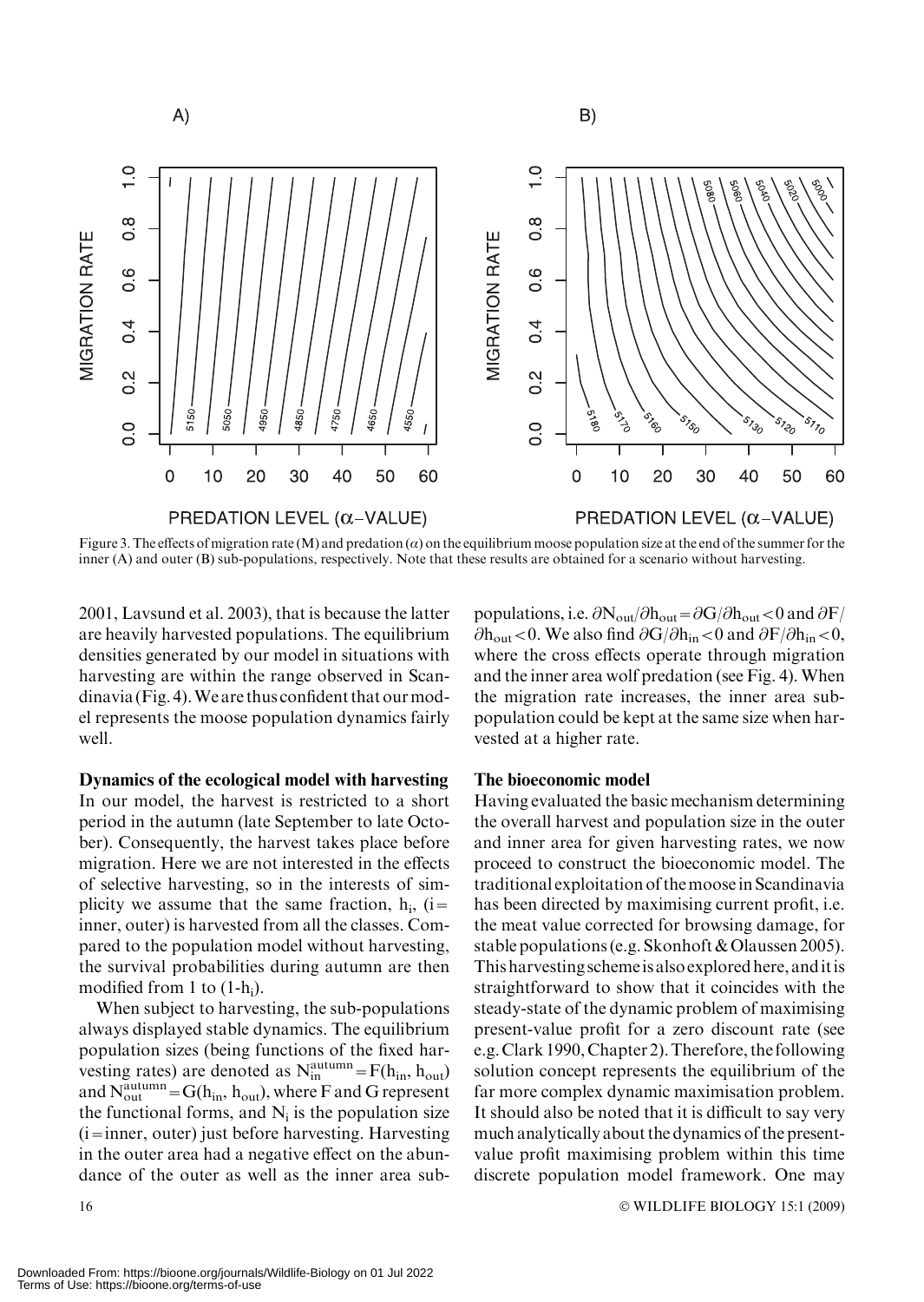## **LOW MIGRATION RATE**

## **HIGH MIGRATION RATE**



## **INSIDE HARVEST RATE**

Figure 4. Equilibrium moose population sizes at the end of the summer for different harvesting rates outside and inside the wolf territory, when the model was run with a low migration rate  $(M=0.2)$  and high migration rate  $(M=0.9)$ , respectively.

suspect that it has some similarities with saddlepoint path type dynamics, as the profit is non-linear in the sub-populations (see main text below). It is also difficult to solve the dynamic optimisation problem numerically as it involves several state and several control variables.

The equilibrium profit for the landowners in the inner and outer area are given by

$$
\pi_{in} \hspace{-0.5mm} = \hspace{-0.5mm} p_{in} h_{in} N_{in} \hspace{-0.5mm} - \hspace{-0.5mm} D_{in} \hspace{-0.5mm} \big( (1 \hspace{-0.5mm} - \hspace{-0.5mm} h_{in}) N_{in} \hspace{-0.5mm} + \hspace{-0.5mm} M \hspace{-0.5mm} \big( 1 \hspace{-0.5mm} - \hspace{-0.5mm} h_{out} \hspace{-0.5mm} \big) \hspace{0.5mm} N_{out} \hspace{-0.5mm} \big) \hspace{0.5mm} (4),
$$

and

**OUTSIDE HARVEST RATE** 

$$
\pi_{\text{out}} = p_{\text{out}} h_{\text{out}} N_{\text{out}} \text{-} D_{\text{out}} ((1-M)(1-h_{\text{out}})N_{\text{out}}) \qquad (5),
$$

$$
\odot \text{WILDLIFE BIOLOGY 15:1 (2009)} \tag{17}
$$

respectively, and where  $N_i$  (i=inner, outer) is the autumn populations size (i.e. just before harvest). The unit hunting license  $p_i$  (i=inner, outer) is the price that the hunters pay to the landowners, and  $D_i$ .) the damage cost function. Mattson (1994) observed a positive stock dependent willingness to pay for hunting licenses in Sweden while an ambiguous effect was observed between the price and the number of moose hunted. However, here we assume that the price in both areas is fixed and independent of the harvest and stock abundance. This is justified by the fact that thereis generally competition among a large number of suppliers of hunting licenses.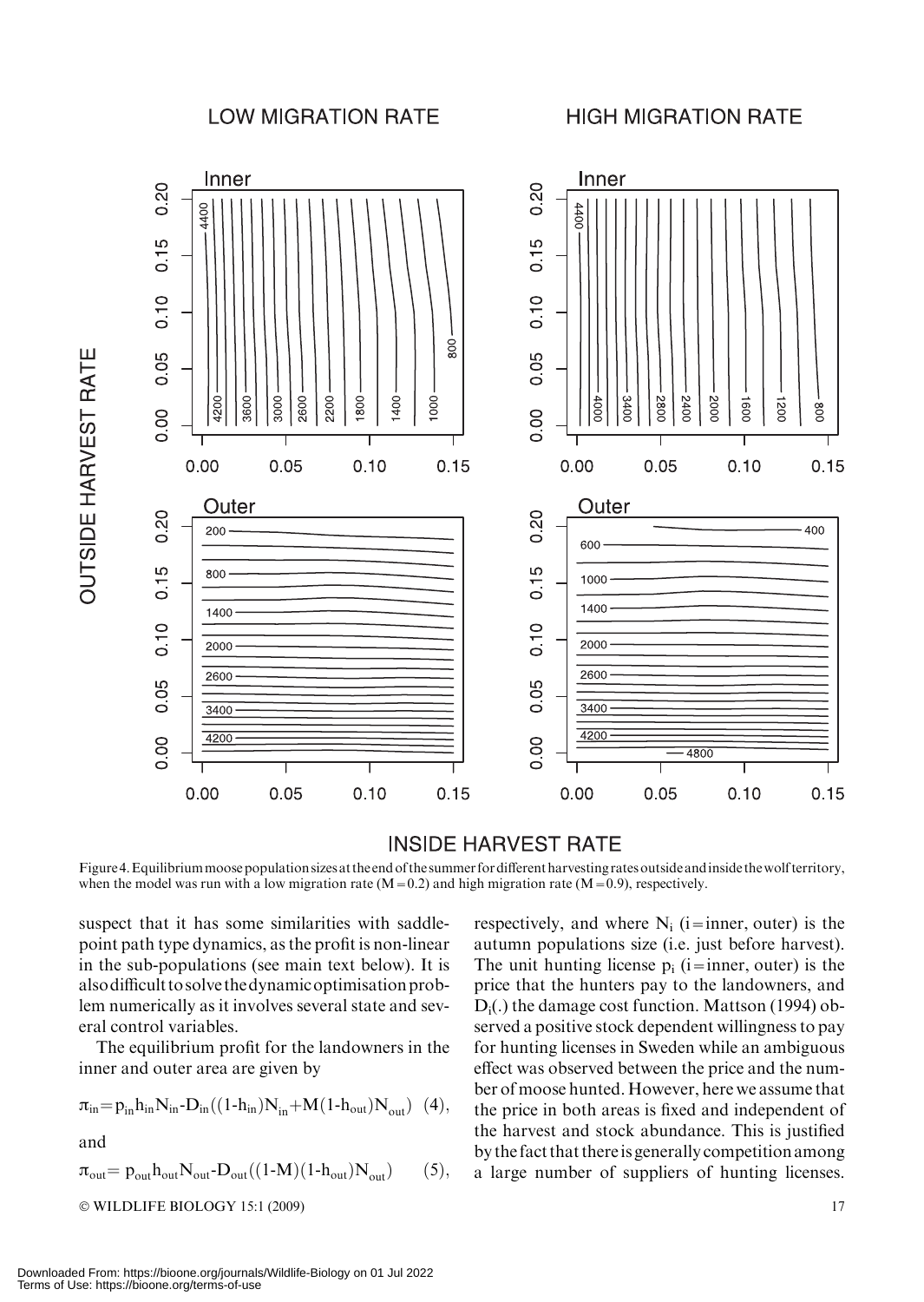However, the pricemay typically be different among the two areas, and the reason is that the presence of wolves makes it less attractive to hunt in the inner area, i.e. we may have  $p_{in} \leq p_{out} \cdot D_{in}(.)$ , the damage cost function for the inner area, depends on the size of the inner area sub-population after harvesting plus the number of migratory individuals from the outer population after harvesting, as the damage only happens during the winter. Similarly,  $D_{out}(.)$  is the damage cost function for the outer area, depending only on the non-migratory part of the outer area sub-population. The cost is additive in the subpopulations with  $D_i(0)=0$  and increases with the number of animals,  $D'_i(.) \ge 0$  (see Hörnberg 2001). We assume that  $D_{out}=a_{out}(1-M)(1-h_{out})N_{out}$  and  $D_{in} = a_{in}(1-h_{in})N_{in} + M(1-h_{out})N_{out}$ , so that  $a_i$  (i= inner, outer) is the constant cost per animal. As the damage functions may also vary between the areas due to differences in the quality of the timber stands or productivity of the forests, we explored the model for different cost constants (see Table 1).

## **Results**

#### The unified management scheme

Within the unified management scheme, the wildlife manager aims to find harvesting rates that maximise overall profit. When the manager gives equal weight to the profit of the landowners of the inner and the outer area, the optimal degree of exploitation is defined by

$$
\max_{h_{in},h_{out}} (\pi_{in} + \pi_{out}) = p_{in}h_{in}N_{in} - D_{in}((1-h_{in})N_{in} + M(1-h_{out})N_{out}) + p_{out}h_{out}N_{out} - D_{out}((1-M)
$$
  
(1-h<sub>out</sub>)N<sub>out</sub>) (6)

subject to the equilibrium conditions  $N_{in} = F(h_{in},$  $h_{\text{out}}$ ) and  $N_{\text{out}} = G(h_{\text{in}}, h_{\text{out}})$ .

To find the harvest rate that maximises profit, we differentiate Equation 6 with respect to  $h_{in}$  and separately with respect to  $h_{\text{out}}$ . We set each of the resulting equations to zero. Rearranging terms, we get the first order conditions of the optimisation:

$$
\begin{aligned} &p_{\text{in}}\bigg(N_{\text{in}}\!+\!h_{\text{in}}\frac{\partial F}{\partial h_{\text{in}}}\bigg)+p_{\text{out}}h_{\text{out}}\frac{\partial G}{\partial h_{\text{in}}} = \\ &D_{\text{in}}'.\bigg[\big(1\text{-}h_{\text{in}}\big)\frac{\partial F}{\partial h_{\text{in}}}\text{-}N_{\text{in}}+M(1\text{-}h_{\text{out}})\frac{\partial G}{\partial h_{\text{in}}}\bigg]+\notag\\ &D_{\text{out}}'.\bigg[\big(1\text{-}M\big)(1\text{-}h_{\text{out}})\frac{\partial G}{\partial h_{\text{in}}}\bigg] \end{aligned} \tag{7}
$$

$$
\begin{aligned} & p_{out}\bigg(N_{out}+h_{out}\frac{\partial G}{\partial h_{out}}\bigg)+p_{in}h_{in}\frac{\partial F}{\partial h_{out}}=\\ & D_{out}^{\prime} (.)\bigg[(1\text{-}M)(1\text{-}h_{out})\frac{\partial G}{\partial h_{out}}\text{--}(1\text{-}M)N_{out}\bigg]+\quad\\ & D_{in}^{\prime} (.)\bigg[(1\text{-}h_{in})\frac{\partial F}{\partial h_{out}}\text{+}M(1\text{-}h_{out})\frac{\partial G}{\partial h_{out}}\text{--}MN_{out}\bigg]\,\;(8)\end{aligned}
$$

when assuming an interior solution (i.e.  $0 < h_{in} < 1$ ,  $0 < h<sub>out</sub> < 1$ , and  $N<sub>in</sub> > 0$  and  $N<sub>out</sub> > 0$ .

The optimal bioeconomic equilibrium condition for harvesting in the inner area (Equation 7) shows that harvesting should take place up to the point where themarginal combined net harvestingincome is equal to the marginal combined browsing damage cost. The interpretation of condition (8) is equivalent.Hence, themarginal browsing costin theinner as well as the outer area is taken into account when determining optimal harvest size of the outer area, and follows from the very nature of the unified management scheme. From these optimal conditions, it can be seen that the harvesting rates, and consequently the population size distribution between the areas, will only be influenced by relative price and marginal cost values.

The first order conditions (Equations 7 and 8), together with the ecological constraints  $N_{in} = F(h_{in},$  $h_{\text{out}}$ ) and  $N_{\text{out}} = G(h_{\text{in}}, h_{\text{out}})$ , determine simultaneously the optimal harvesting rates  $h_i^u$  and  $N_i^u$  $(i=in, out)$  (superscript 'u' indicates unified management). The number of harvested moose in the two areas follows as  $h_{in}^{u}F(h_{in}^{u}, h_{out}^{u})$  and  $h_{out}^{u}G(h_{in}^{u}, h_{out}^{u})$ .

The numerical outcome from the model simulations largely confirms the general results presented above.When assuminglinear damage cost functions (see Methods) but with very small costs per animal (scenario 1 in Table 2), the inner area should be harvested at a lower rate than the outer area due to the wolf predation. Exactly how much lower this rate should be will depend on the actual predation pressure.When the unit browsing costis higher (scenario 2inTable 2), thiswillincrease the optimal harvesting rate in both areas as it then pays off to drive the stock size down and reduce the damage. However, if the cost is higher only in the inner area (scenario 3 in Table 2), themigration rate will have alarge effect on the optimal strategies. At low migration rates, the inner area should be harvested at a higher rate than in scenario 1, whereas at higher migration rates, the optimal harvesting rate for the outer area will also be higher. Finally, if the harvesting value is reduced for theinner area (scenario 4inTable 2), e.g. because the

WILDLIFE BIOLOGY 15:1 (2009)

 $18$   $\circ$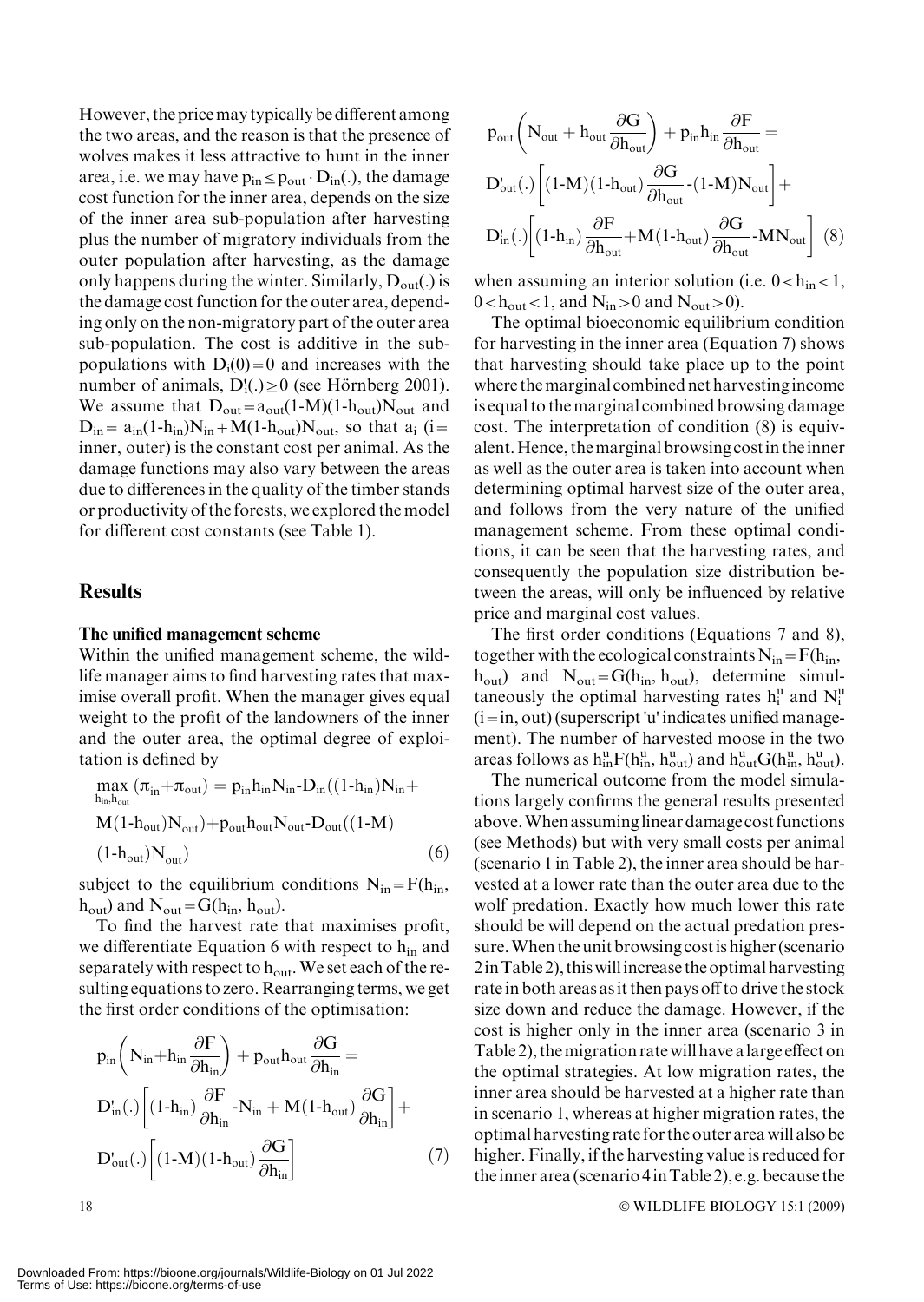Table 2. Contrasting the unified and non-unified management schemes for four different scenarios: 1) similar harvesting value and browsing cost for both areas ( $p_{out}=p_{in}=10$  and  $a_{out}=\bar{a}_{in}=0.15$ ), 2) similar harvesting value and browsing cost for both areas, but high browsing costs ( $p_{out}=p_i=1$  and  $a_{out}=a_{in}=1.5$ ), 3) higher browsing cost inside ( $a_{in}=1.5$ , other values as in scenario 1), and 4) lower harvesting value inside than outside ( $p_{in}=0.5$ , other values as in scenario 1). In A) the migration rate is low (M=0.2) and in B) the migration rate is high (M=0.9). All cost and benefit values are in 1000 NOK. H<sub>in</sub> and H<sub>out</sub> are the harvesting rates inside and outside the wolf territory, respectively, whereas  $N_{in}$  and  $N_{out}$  are the equilibrium population densities in the two areas. Difference (%) in yield between the unified and non-unified solution is given. In all cases, the non-unified solution is less profitable when comparing the total yield.

| Scenario     | Unified  |                  |          | Non-unified $1$  |          |                  |          |                  |                    |
|--------------|----------|------------------|----------|------------------|----------|------------------|----------|------------------|--------------------|
|              | $H_{in}$ | $H_{\text{out}}$ | $N_{in}$ | $N_{\text{out}}$ | $H_{in}$ | $H_{\text{out}}$ | $N_{in}$ | $N_{\text{out}}$ | Difference $(\% )$ |
| $\mathbf{A}$ |          |                  |          |                  |          |                  |          |                  |                    |
|              | $10.5\%$ | $12.0\%$         | 1555     | 1625             | $12.5\%$ | $13.5\%$         | 1247     | 1434             |                    |
| 2            | $15.0\%$ | $18.0\%$         | 650      | 717              | $15.0\%$ | $17.5\%$         | 350      | 854              | 14                 |
| 3            | $15.5\%$ | $14.0\%$         | 666      | 1340             | $15.0\%$ | 13.5%            | 678      | 1361             |                    |
| 4            | $11.0\%$ | $12.0\%$         | 1469     | 1625             | $13.0\%$ | 13.5%            | 1133     | 1363             |                    |
| B)           |          |                  |          |                  |          |                  |          |                  |                    |
|              | $11.0\%$ | $12.5\%$         | 1584     | 1472             | $13.5\%$ | $12.5\%$         | 1139     | 1455             |                    |
| 2            | $15.5\%$ | $17.0\%$         | 657      | 749              | $16.5\%$ | 11.5%            | 270      | 1559             | $115^{2}$          |
| 3            | $15.5\%$ | $17.0\%$         | 657      | 749              | $16.0\%$ | $12.0\%$         | 626      | 1489             | 63                 |
| 4            | $10.5\%$ | $12.5\%$         | 1584     | 1472             | 14.5%    | $11.0\%$         | 945      | 1675             | 6                  |

 $1)$  Represents the Nash equilibrium (note that the Nash equilibrium is found numerically).

 $^{2)}$  In this case, the total yield is negative for the non-unified solution. This is because the outer area is harvested at a very low rate thus causing high browsing damages inside.

wolves make it less attractive to hunt in the inner area, this will only have a small effect on the optimal harvesting rateswhen themigration rateislow, butit will result in a higher optimal harvesting rate for the inner area and lower optimal harvesting rate for the outer area when the migration rate is high.

#### Non-unified management policy

When there is no unified resource management policy, landowners aim to maximise their individual private profit, i.e. harvesting income minus browsing damage. However, because of the seasonal moose migration and wolf predation, there is nevertheless a strategic interdependency between the landowners. It is assumed that the economic equilibrium concept will be of the Nash-type (see e.g. Clark 1990), i.e. each of the landowners seeks to find a harvesting strategy that maximises their private profit while taking the harvesting activity of the other as given. The harvesting fractions consistent with maximum profit of the landowners of both the inner and the outer areas are then the Nashequilibrium harvesting rates. This solution concept demands that the landowners have full information about each other's cost and benefit functions. Although this is a standard assumption in the Nashtype solution, it may generally be questioned for various reasons. However, in the present setting, with relatively homogeneous landowners and relatively open information flows, this assumption should not be too unrealistic.

© WILDLIFE BIOLOGY 15:1 (2009) 19

Technically, the solution to the management problem of individual profit maximisation of this type occurs when the landowner of the inner area maximises (Equation 4) while taking the ecological constraint  $N_{in} = F(h_{in}, h_{out})$  into account, and the landowner of the outer area maximises (Equation 5) while taking  $N_{\text{out}} = G(h_{\text{in}}, h_{\text{out}})$  into account. The first order conditions of this problem (again assuming an interior solution) are

$$
\begin{aligned} &p_{\text{in}}\bigg(N_{\text{in}}+h_{\text{in}}\frac{\partial F}{\partial h_{\text{in}}}\bigg)= \\ &D_{\text{in}}(.)\bigg[(1\text{-}h_{\text{in}})\frac{\partial F}{\partial h_{\text{in}}}\text{-}N_{\text{in}}+M(1\text{-}h_{\text{out}})\frac{\partial G}{\partial h_{\text{in}}}\bigg] \end{aligned} \tag{9},
$$

$$
p_{out} \left( N_{out} + h_{out} \frac{\partial G}{\partial h_{out}} \right) =
$$
  

$$
D'_{out}(.) \left[ (1-M)(1-h_{out}) \frac{\partial G}{\partial h_{out}} - (1-M)N_{out} \right] \qquad (10),
$$

where Equation 9 is for the inner area landowner and Equation 10 is for the outer area landowner. In Equation 9, the condition says that the inner area marginal private harvesting income should be equal to the marginal private browsing damage cost. The interpretation of the condition in Equation 10 is similar. Consequently, the damage caused by the outer area sub-population in the inner area is not taken into account by the outer area landowner. These optimal conditions are somewhat simpler than in the previous unified management scheme,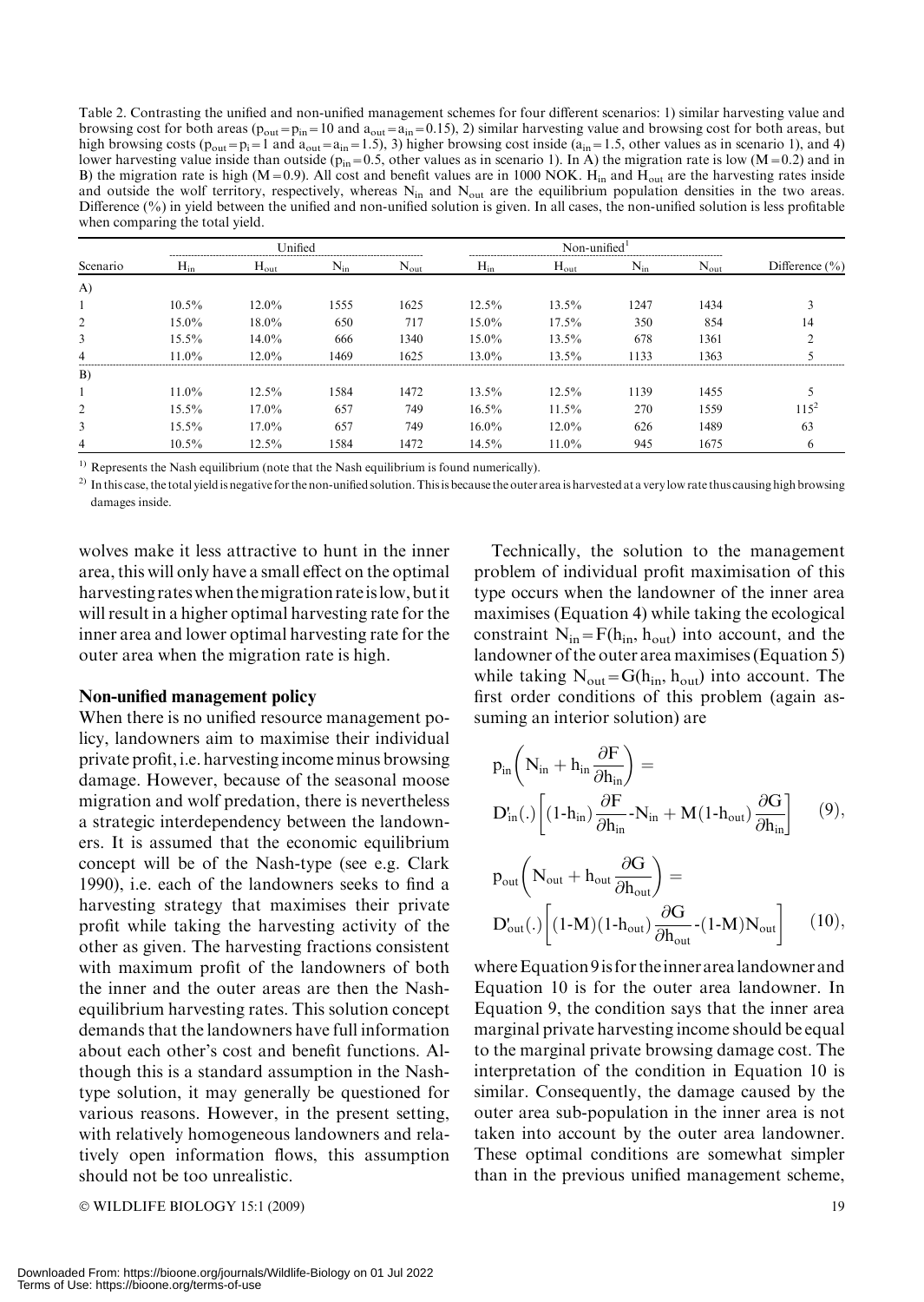and the outer area harvesting price and marginal damage cost play no role in determining the private optimal strategies in the inner area, and vice versa.

The first order condition (Equation 9) together with the ecological constraint  $N_{in} = F(h_{in}, h_{out})$ yields the inner area harvesting fraction as a function of the outer area harvesting fraction,  $h_{in}$  $f(h<sub>out</sub>)$ , and this will be the best-response function of the inner area landowner. Generally, we may expect the slope to be negative,  $df/dh_{out} = f' < 0$ , as more harvesting by the outer area landowner provides less scope for harvesting by the inner area landowner. In the same manner, the first order condition (Equation 10) together with  $N_{\text{out}} = G(h_{\text{in}},$  $h<sub>out</sub>$ ) yields the best-response function of the outer area landowner,  $h_{out}=g(h_{in})$ . The slope of this function is also expected to be negative,  $g' < 0$ . The interaction between these two best-response functions defines the Nash-equilibrium harvesting fractions,  $h_i^n$  (i=inner, outer), where superscript 'n' denotes the non-unified solution. Inserted in the ecological constraints, we next find the optimal population sizes:  $N_{in}^{n} = F(h_{in}^{n}, h_{out}^{n})$  and  $N_{out}^{n} = G(h_{out}^{n}, h_{in}^{n})$ , and the number of harvested moose  $h_{out}^n F(h_{in}^n, h_{out}^n)$  and  $h_{in}^{n}F(h_{in}^{n}, h_{out}^{n})$  inside and outside the wolf territory, respectively.

Based on the general optimisation results, the population size in the outer area will be higher in the non-unified management case than in the unified case, as the browsing damage of the outer area subpopulation in the inner area is not taken into account, i.e.  $N_{\text{out}}^{\text{u}} < N_{\text{out}}^{\text{n}}$ . However, for the inner area sub-population, the opposite will occur, as the wolf preys on a larger migratory moose population,  $N_{\text{in}}^{\text{u}}$  >  $N_{\text{in}}^{\text{n}}$ . We also find that the profit differs between the non-unified and unified case, and that the total profit is lower in the non-unified case as the externalities due to the migration are taken into account in the unified case (see also Skonhoft et al. 2002). These results are confirmed by the numerical simulations which show that the outer area sub-population should generally be harvested at a lower rate (and hence, the population size will be larger) in the non-unified management scheme. See Table 2 for comparisons between the management schemes. Thisismost clearly seen when themigration rate and cost price per animal are high, as more of the browsing damage will take place in the inner area. In such circumstances, the difference in total yield between the social and private scheme is considerable (scenarios 2 and 3 in Table 2). The cross-over effect due to predation is apparent from the fact that it is optimal

for the outer area landowner if the inner area is harvested at a low rate as the predation pressure on the migratory part of the outer area population then will be reduced. For the private profit in the inner area, the cross-over effect is much stronger, and the browsing damage caused by the migratory part of the outer area sub-population will increase as the migration rate increases. Generally, the private profit of the inner area landowner will be lower when the migration rate increases due to the increase in browsing damage.

Compared to the unified management scheme, the private profit of the outer area landowner will generally be higher in the non-unified management scheme, whereas the profit of the inner area landowner will be lower. Only in cases with a very low unit cost price due to browsing damage combined with a very high predation rate is the situation reversed.

## **Discussion**

The management of many temperate ungulate species is likely to be influenced by the fact that animals move across management unit boundaries and between neighbouring landowners, who may hold contrasting management objectives. Yet relatively little attention has been paid to spatial aspects of harvesting. Here, we have shown that both ecological and economic factors can affect the optimal management of a spatially structured ungulate population, in a case where trade-offs between costs (browsing damage) and benefits (harvest income) vary spatially amonglandowners.Depending on the management scheme, we found that moose migration could have different effects on the optimal harvesting rates and thus the resulting population densities. In general, increasing migration rates resulted in larger discrepancies between the management schemes. We also demonstrated that the overall monetary yield is higher when landowners collaborate, i.e. when the managers are aiming at maximising the overall profit instead of the personal profit.

These may, in fact, be general results among northern ungulate populations as many are migratory and congregate on smaller winter ranges (Andersen 1991, Ball et al. 2001). Since the winter diet of many large herbivores often includes a higher proportion of economically important tree species or agricultural crops than their summer diet, a typical situ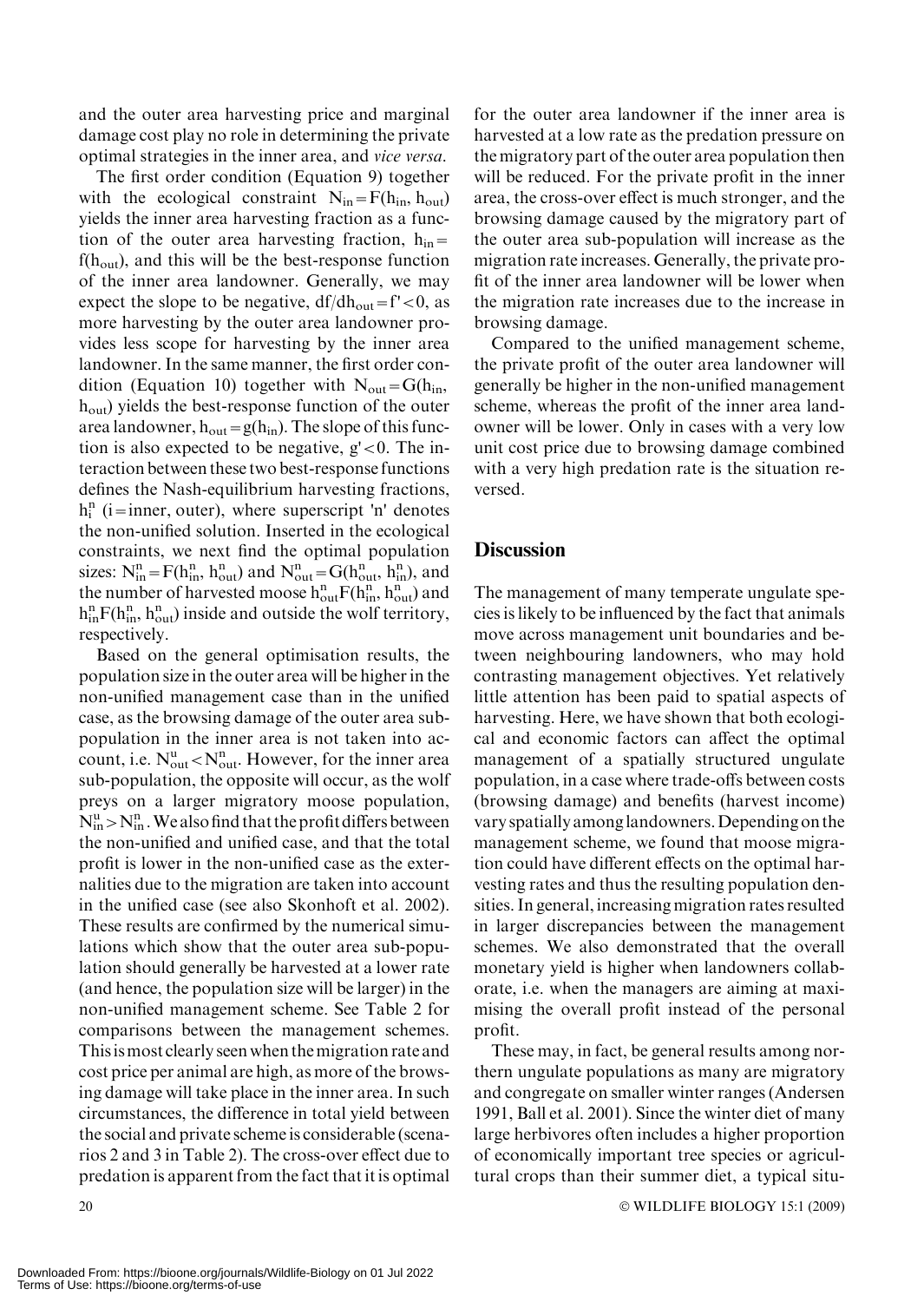ation is thus that browsing costs are strongly asymmetrically distributed between the landowners. Moose browsing on Scots pine in Scandinavia is a well known example of such a scenario (Skonhoft 2005, Skonhoft & Olaussen 2005). We extend previous analyses of the role of migration by considering the new management situation facing many areas of Scandinavia (Nilsen et al. 2005), as well as around the world (Chapron et al. 2003, Smith et al. 2003); that recent recolonisation of large predators causes further variation in potential income from game harvesting between landowners. High wolf predation rates within a given area are known to lower the optimal harvest rate (Nilsen et al. 2005). Consequently, spatially variable wolf predation rates increase the asymmetry of themonetary yield caused by moose migration further as the landowner hosting most of the moose during the winter both receives high winter browsing costs and much lower harvesting rates due to wolf predation. As wolves will also prey on moose migrating in from outside their territory in winter, wolves increase the joint dependence, and this makes cooperation across management units even more important.

Optimal harvesting rates were affected by the migration rate under both management schemes. The differences between the unified and non-unified management schemes were minimal when migration rates were low, but became much more pronounced as the migration rate increased (i.e. stronger coupling). Although it is well documented that ungulates oftenmigratebetween summer andwintering grounds in temperate and arctic regions (e.g. Andersen 1991, Mysterud 1999, Ball et al. 2001), the proportion that migrates and the causes of variation in this parameter are rarely known. We may expect the proportion of migrants to increase with latitude as snow depth increases. Furthermore, annual variation in migration rates is likely due to varying snow conditions and temperature (Nelson 1995), while the role of density is little studied and has mainly been addressed with regard to dispersal and only for a limited number of species (in roe deer: Wahlström & Liberg 1995a,b, Pettorelli et al. 2003, and in red deer: Clutton-Brock et al. 2002). We suggest that future research should aim to improve our understanding of the movement patterns of large ungulates, as this will determine whether a unified management scheme is warranted or not.

Models are only as good as the assumptions they are based on. In addition to migration, there are uncertainties regarding the specific functional relation-

© WILDLIFE BIOLOGY 15:1 (2009) 21

ships for several factors. First, there is still large uncertainty surrounding the relationship between herbivore densities and browsing damage (Hörnberg 2001). We assumed a linear relationship between moose densities and browsing damage. Although our general results also seem to hold when assuming other functional relationships (exponential or asymptotic), the actual form of the relationship is of crucial importance when deciding target population sizes and harvesting quotas. Second, significant uncertainty still exists about the factors causing spatial and temporal variation in kill rates (Marshal & Boutin 1999, Sand et al. 2005, 2006). As the wolf kill rates on moose reported from Scandinavia are considerably higher than those reported from North America (Sand et al. 2005, 2006), the effects of wolf predation might have a much stronger impact here. Furthermore, in our deterministic approach, we have not considered any random noise affecting the population processes. In stochastic environments, however, the population growth rate, and therefore the potential harvestable surplus, tends to be lower than that predicted from purely deterministic models (Lande et al. 1994, Alvarez 2000). Finally, the actual functional form of the density-dependence function is known to affect the optimal harvesting rates (Runge & Johnson 2002). Thus, care should be taken in advising specific harvesting rates based on our results. However, pointing to the general insight of our findings is appropriate.

As more focus is put on the local management of renewable resources (cf. Article 2 in the Malawi principles), strong emphasis should also be put on cooperation between local managers. This could both increase the overall profit of mobile ecological resources, as well as reduce the asymmetry in the costs and benefits between stakeholders (Skonhoft & Olaussen 2005). The approach taken here enabled us to combine a sound biological model with formal bioeconomic analysis. The present model framework could easily be extended to include a finer level of detail, whenever necessary. We think it may be generally applicable in a wide range of economic, ecological and institutional settings, when studying migratory species representing both costs and benefits that vary spatially.

Acknowledgements- we would like to thank Tim Coulson, E.J. Milner-Gulland, Jean-Michel Gaillard, John Vucetich, Nigel G. Yoccoz and two anonymous referees for constructive comments in the process leading to this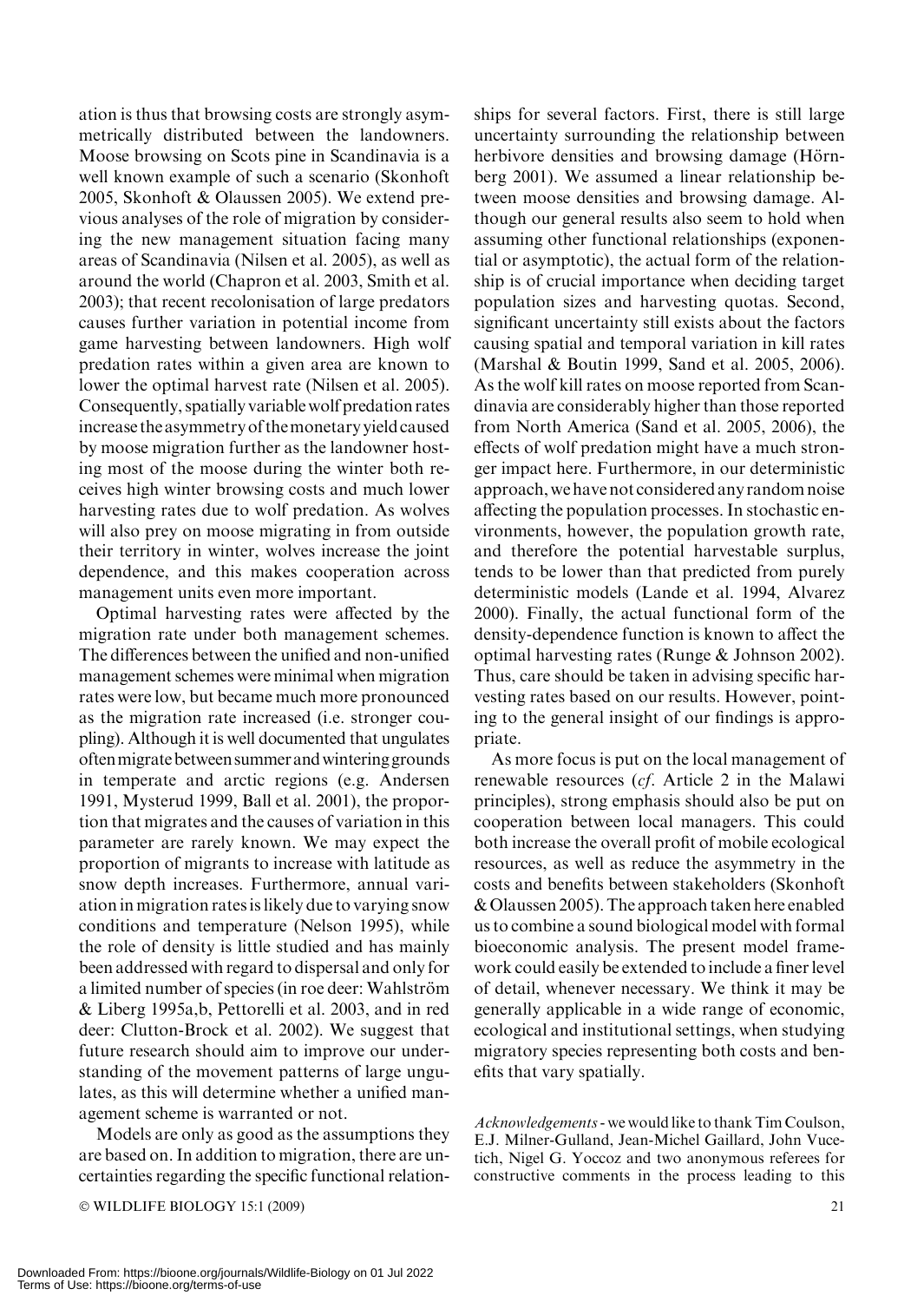paper. The Research Council of Norway provided funding for EBN and JMM (NFR project number 156367/ 530).

## **References**

- Alvarez, L.H.R. 2000: On the option interpretation of rational harvesting planning. - Journal of Mathematical Biology 40: 383-405.
- Andersen, R. 1991: Habitat Deterioration and the Migratory Behavior of Moose (Alces alces L) in Norway. -Journal of Applied Ecology 28: 102-108.
- Ball, J.P. & Dahlgren, J. 2002: Browsing damage on pine (Pinus sylvestris and P-contorta) by a migrating moose (Alces alces) population in winter: Relation to habitat composition and road barriers. - Scandinavian Journal of Forest Research 17: 427-435.
- Ball, J.P., Nordengren, C. & Wallin, K. 2001: Partial migration by large ungulates: characteristics of seasonal moose *Alces alces* ranges in northern Sweden. - Wildlife Biology 7: 39-47.
- Caswell, H. 2001: Matrix population Models: Construction, analysis and interpretation. - Sinauer Associates Inc., Massachusetts, 721 pp.
- Chapron, G., Legendre, S., Ferriere, R., Clobert, J. & Haight, R.G. 2003: Conservation and control strategies for the wolf (Canis lupus) in western Europe based on demographic models. - Comptes Rendus Biologies 326: 575-587.
- Clark, C. 1990: Mathematical Bioeconomics. Wiley Interscience, New York, 386 pp.
- Clutton-Brock, T.H., Coulson, T.N., Milner-Gulland, E.J., Thomson, D. & Armstrong, H.M. 2002: Sex differences in emigration and mortality affect optimal management of deer populations. - Nature 415: 633- 637.
- Eberhardt, L.L. 1997: Is wolf predation ratio-dependent? - Canadian Journal of Zoology 75: 1940-1944.
- Eberhardt,L.L. 2002:A paradigm for population analysis of long-lived vertebrates. - Ecology 83: 2841-2854.
- Eberhardt, L.L., Garrott, R.A., Smith, D.W., White, P.J. & Peterson, R.O. 2003: Assessing the impact of wolves on ungulate prey. - Ecological Applications 13: 776- 783.
- Edenius, L., Bergman, M., Ericsson, G. & Danell, K. 2002: The role of moose as a disturbance factor in managed boreal forests. - Silva Fennica 36: 57-67.
- Ericsson, G. 1999: Demographic and Life History Consequences of Harvest in a Swedish Moose Population. -PhD thesis, Swedish University of Agricultural Sciences, Umeå.
- Ericsson, G. & Wallin, K. 2001: Age-specific moose (Alces alces) mortality in a predator-free environment: Evidence for senescence in females. - Ecoscience 8: 157- 163.
- Ericsson, G., Wallin, K., Ball, J.P. & Broberg, M. 2001: Age-related reproductive effort and senescence in freeranging moose, Alces alces. - Ecology 82: 1613-1620.
- Fowler, C.W. 1987: A review of density dependence in populations of large mammals. - In: Genoways, H.H (Ed); Current Mammalogy, Volume 1. Plenum Press, New York, pp. 401-441.
- Franzmann, A.W. & Schwartz, C.C. 1998: Ecology and Management of the North American Moose. - Smithsonian Institutions Press, Washington, 666 pp.
- Gaillard, J-M., Festa-Bianchet,M. & Yoccoz, N.G. 1998: Population dynamics of large herbivores: variable recruitment with constant adult survival. - Trends in Ecology & Evolution 13: 58-63.
- Gaillard, J-M., Festa-Bianchet, M., Yoccoz, N.G., Loison, A. & Toigo, C. 2000: Temporal variation in fitness components and population dynamics of large herbivores. - Annual Review of Ecology and Systematics 31: 367-393.
- Gill, R. 1990: Monitoring the status of European and North American cervids. - The Global Environment Monitoring System Information Series No. 8. United Nations Environment Programme, Nairobi, 277 pp.
- Gundersen, H. 2003: Vehicle collisions and wolf predation: Challenges in the management of a migrating moose population in southeast Norway. - PhD thesis, University of Oslo, Oslo.
- Gundersen, H., Andreassen, H.P. & Storaas, T. 2004: Supplemental feeding of migratory moose Alces alces: forest damage at two spatial scales. - Wildlife Biology 10: 213-223.
- Hayes, R.D. & Harestad, A.A. 2000: Wolf functional response and regulation of moose in the Yukon. - Canadian Journal of Zoology 78: 60-66.
- Hörnberg, S. 2001: Changes in population density of moose (*Alces alces*) and damage to forests in Sweden. -Forest Ecology and Management 149: 141-151.
- Kritzer, J.P. & Sale, P.F. 2004: Metapopulation ecology in the sea: from Levins' model to marine ecology and fisheries science. - Fish and Fisheries 5: 131-140.
- Lande, R., Engen, S. & Sæther, B.E. 1994: Optimal Harvesting, Economic Discounting and Extinction Risk in Fluctuating Populations. - Nature 372: 88-90.
- Lande, R., Engen, S. & Sæther, B.E. 2003: Stochastic Population Dynamics in Ecology and Conservation. - Oxford University Press, Oxford, 222 pp.
- Lavsund, S., Nygren, T. & Solberg, E.J. 2003: Status of moose populations and challenges to moose management in Fennoscandia. - Alces 39: 109-130.
- Marshal, J.P. & Boutin, S. 1999: Power analysis of wolfmoose functional responses. - Journal of Wildlife Management 63: 396-402.
- Mattson, L. 1994: At kvantifisera viltets jaktvärde. Sveriges Lantbruksuniversitet, Umeå, 14 pp. (In Swedish).
- Maynard-Smith, J. & Slatkin, M. 1973: The stability of Predator-Prey Systems. - Ecology 54: 384-391.